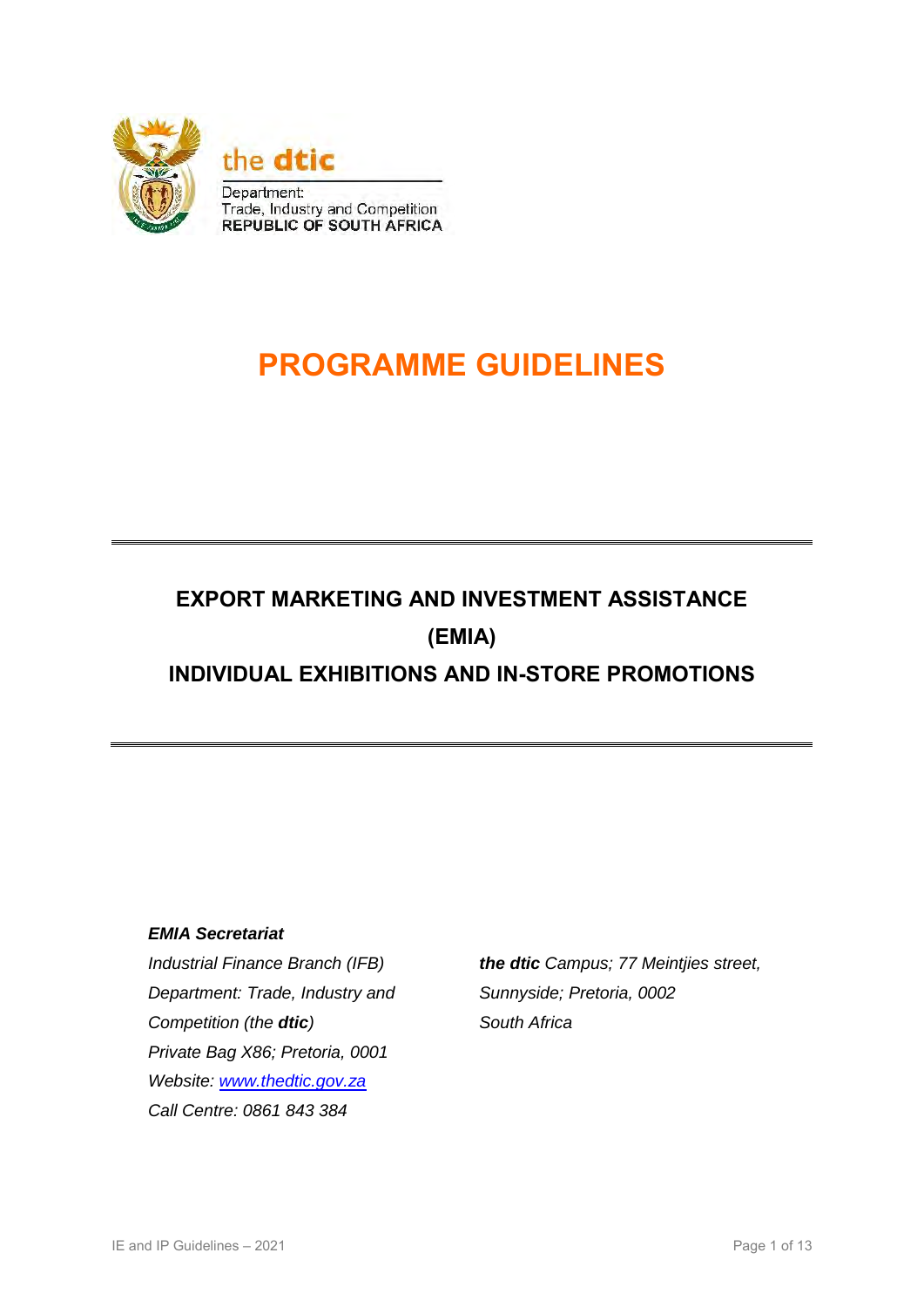### **Contents**

| 1 <sub>1</sub> |                                                               |  |
|----------------|---------------------------------------------------------------|--|
| 2.             |                                                               |  |
| 3.             |                                                               |  |
| 4.             |                                                               |  |
| 5.             |                                                               |  |
| 6.             |                                                               |  |
| 7.             |                                                               |  |
| 8.             |                                                               |  |
| 9.             |                                                               |  |
| 10.            |                                                               |  |
| 11.            |                                                               |  |
| 12.            | CRIMINAL, MISLEADING, DISHONEST AND/OR IRREGULAR ACTIVITIES11 |  |
| 13.            |                                                               |  |
| 14.            |                                                               |  |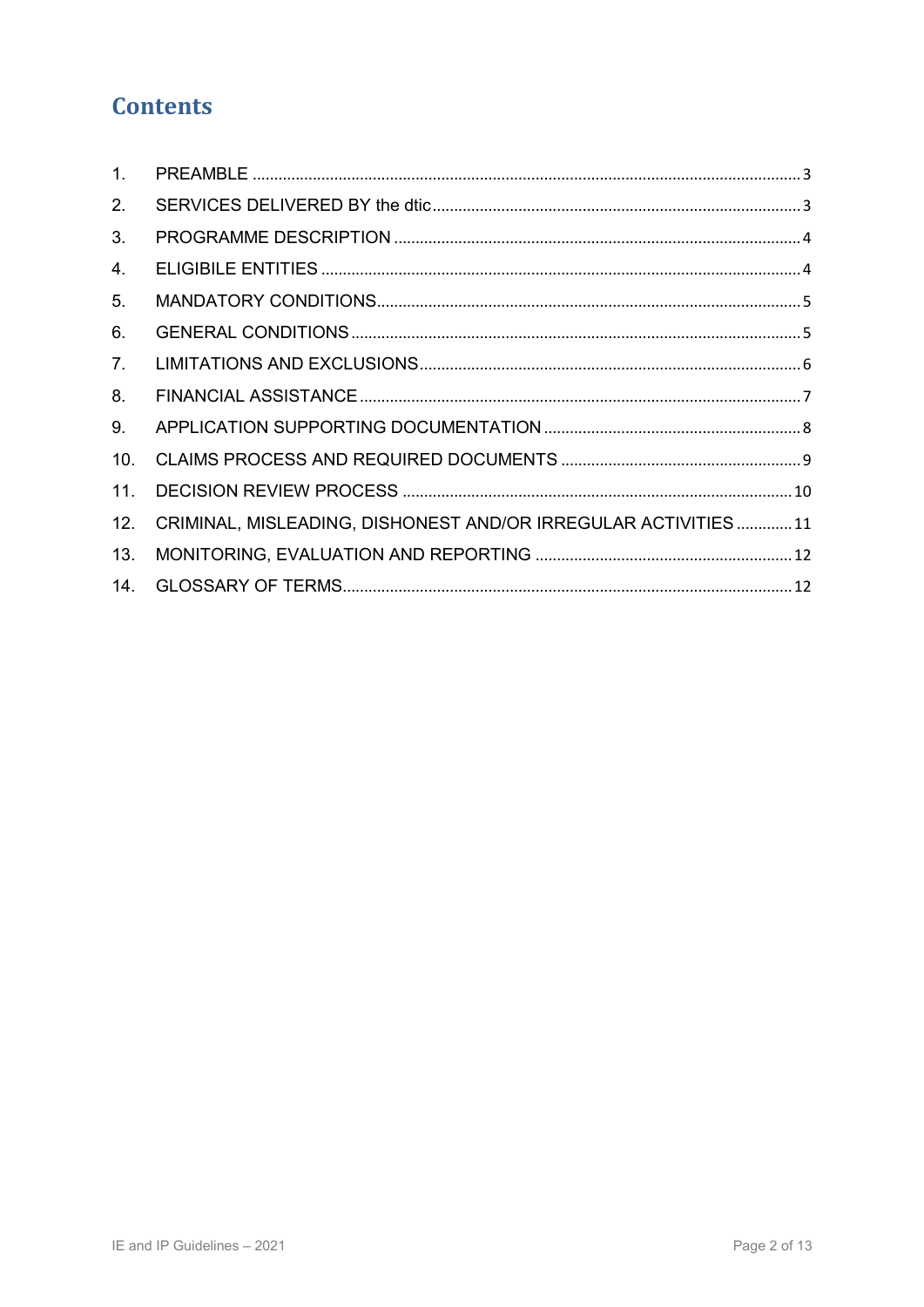#### <span id="page-2-0"></span>**1. PREAMBLE**

- 1.1 The purpose of this document is to provide the guidelines of the Individual Exhibitions (IE) and In-store Promotions (IP) incentives, a sub-programme of the Export Marketing and Investment Assistance (EMIA) Programme.
- 1.2 The guidelines set out in this document are intended to provide a framework for applicants to present their applications and claims to **the dtic** and for **the dtic** to evaluate such applications and claims.
- 1.3 The guidelines may be amended from time to time, as and when required. These amendments will be published on **the dtic** website and will be effective immediately upon publication.
- 1.4 Where the guidelines lend themselves to varying interpretations or do not deal with a specific subject matter, the interpretation of **the dtic** must be requested and such interpretation will be decisive and final, excluding interpretations of timeframes.
- 1.5 Approval of applications and claims will be subject to compliance with the programme guidelines, the relevant provision of the Public Finance Management Act (PFMA) such as Section 38 (1) (j), National Treasury regulations and availability of funds.

#### <span id="page-2-1"></span>**2. SERVICES DELIVERED BY the dtic**

- 2.1 No fees or charges are levied for the processing or evaluation of any Export Marketing and Investment Assistance (EMIA) Individual Participation applications or claims.
- 2.2 EMIA application forms, claim forms, relevant information and documentation can be located on **the dtic** website by following the link below: [http://www.thedtic.gov.za/financial-and-non-financial-support/incentives/export-marketing-and](http://www.thedtic.gov.za/financial-and-non-financial-support/incentives/export-marketing-and-investment-assistance)[investment-assistance](http://www.thedtic.gov.za/financial-and-non-financial-support/incentives/export-marketing-and-investment-assistance)
- 2.3 Applicants are welcome to contact **the dtic** directly and officials will provide guidance on EMIA processes.
- 2.4 It is the responsibility of the applicant to ensure that the applications or claims submitted to **the dtic** are accurate, timely, authentic and complete.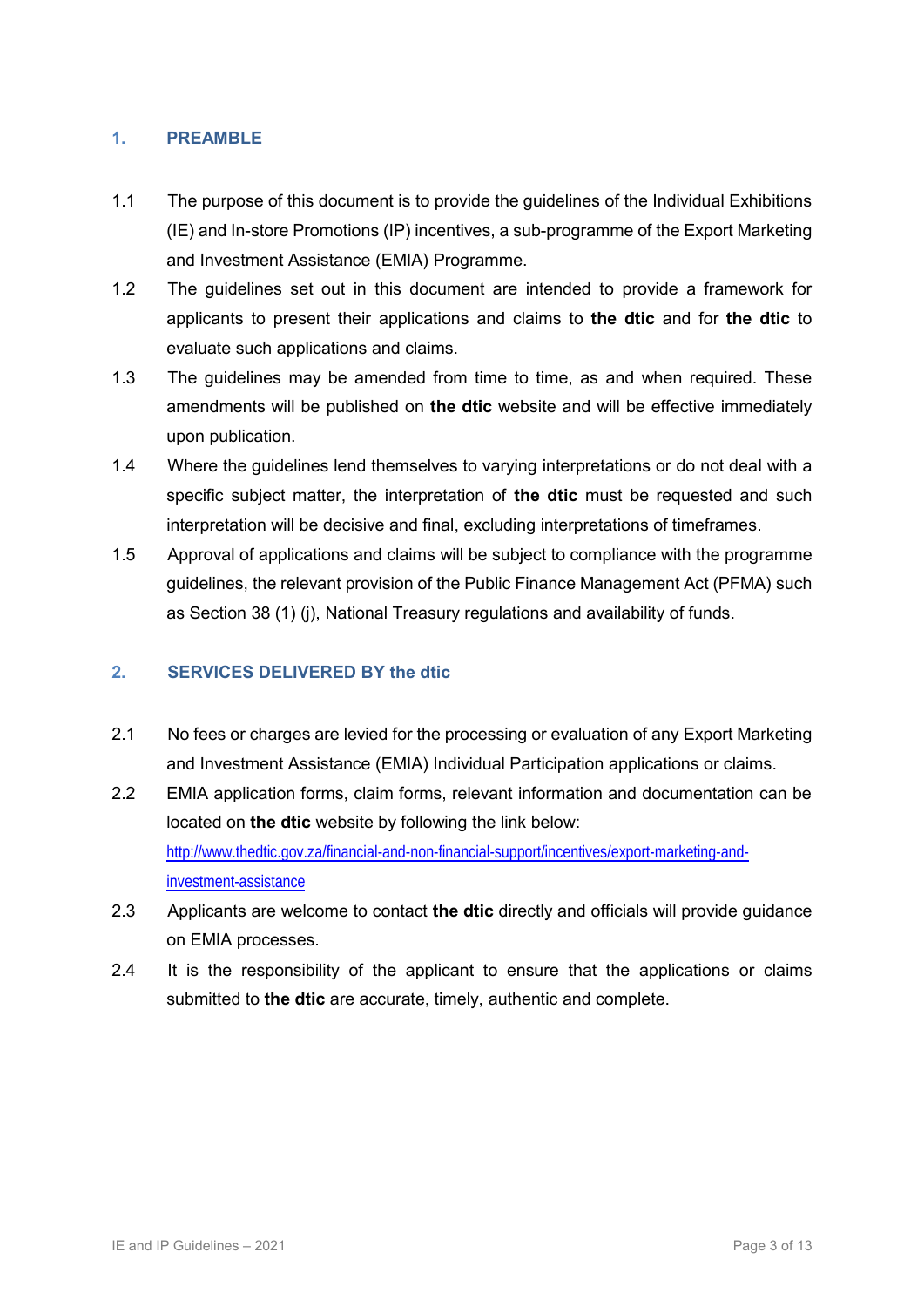#### <span id="page-3-0"></span>**3. PROGRAMME DESCRIPTION**

- 3.1 The Export Marketing and Investment Assistance (EMIA) Programme is designed to partially compensate existing and potential individual exporters for the qualifying costs incurred in respect of activities aimed at developing export markets for South African products and services and to recruit new foreign direct investment into South Africa.
- 3.2 The EMIA programme comprises the following Individual Participation Incentive Schemes:
	- $\bullet$  Individual Exhibitions (IE) and In-Store Promotions (IP);
	- Primary Market Research (PMR), Foreign Direct Investment (FDI) and Product Registration in a Foreign Market (PR);
	- Individual Inward Bound Mission (IIBM).
- 3.3 **EMIA Individual Exhibition** assistance is granted to individual entities to exhibit products at recognised physical and virtual international exhibitions where **the dtic** Group Participation Incentive Programmes, do not provide support for a National Pavilion.
- 3.4 The assistance for In-store Promotions is provided to groups of five (5) or more SMME and/or HDI South African manufacturers, to showcase their products in targeted retail outlets abroad.

#### <span id="page-3-1"></span>**4. ELIGIBILE ENTITIES**

- 4.1 Entities manufacturing any products or providing services produced within South Africa and that supports **the dtic** priority sectors.
- 4.2 Entities that outsource their manufacturing process within South Africa that supports **the dtic** priority sectors.
- 4.3 South African export trading houses and commission agents representing at least three local manufacturing and/or service entities that support **the dtic** priority sectors.
- 4.4 South African Export Councils, Industry Associations and Joint Action Groups representing at least five of its members within the local manufacturing and/or service sectors that support **the dtic** priority sectors.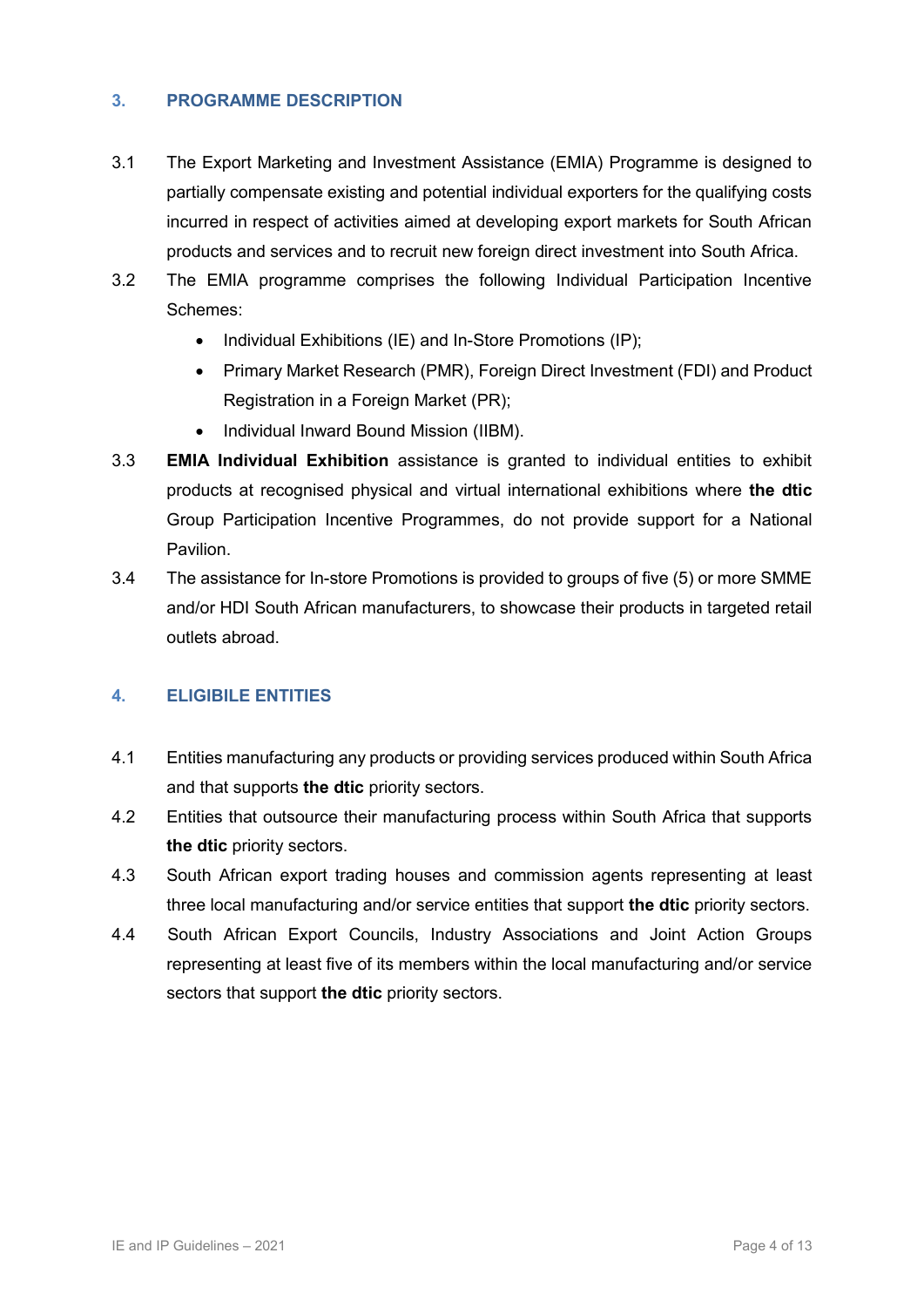#### <span id="page-4-0"></span>**5. MANDATORY CONDITIONS**

The applying entity must be:

- 5.1 A registered legal entity in South Africa in terms of the Companies Act, 2008 (as amended); the Close Corporations Act, 1984 (as amended) or the Co-operatives Act, 2005 (as amended).
- 5.2 A going concern that has traded for at least one financial year.
- 5.3 A taxpayer in good standing and must provide a Tax Compliance Status (TCS) Pin document issued by South African Revenue Service (SARS) at the time of submitting an application and at claim stage.
- 5.4 In compliance with the requirement for Broad-Based Black Economic Empowerment (B-BBEE) and must achieve a level one (1) to eight (8) B-BBEE contributor status in terms of the B-BBEE Codes of Good Practice.
- 5.6 A completed application must be submitted to **the dtic** three (3) to six (6) months before the commencement date of the event.

#### <span id="page-4-1"></span>**6. GENERAL CONDITIONS**

- 6.1 Goods and services to be exported must have a local content value of at least forty percent (40%), to qualify for assistance.
- 6.2 Approval is at the discretion of **the dtic**, subject to the availability of funds, compliance with the guidelines, the Public Finance Management Act (PFMA) and relevant National Treasury regulations.
- 6.3 **the dtic** shall recoup all payments made including interest if it was based on false or misleading information or claims.
- 6.4 Entities applying for financial assistance will be subjected to site visits and information validation at any time during the application and claim stages.
- 6.5 Material changes<sup>1</sup> related to the application must be communicated in writing to the **dtic** before the commencement date of the event.
- 6.6 Approved entities must submit a report back questionnaire in a format prescribed by **the dtic,** six (6) months after the event and failure to comply, will result in the exclusion of the applicant from future participation in any EMIA incentive for a period of 6 months.

**<sup>.</sup>** 1 Material change refers to either a change in company registration, BBBEE credentials, event, change in event date(s), sharing of stand(s) and cancellation of participation etc.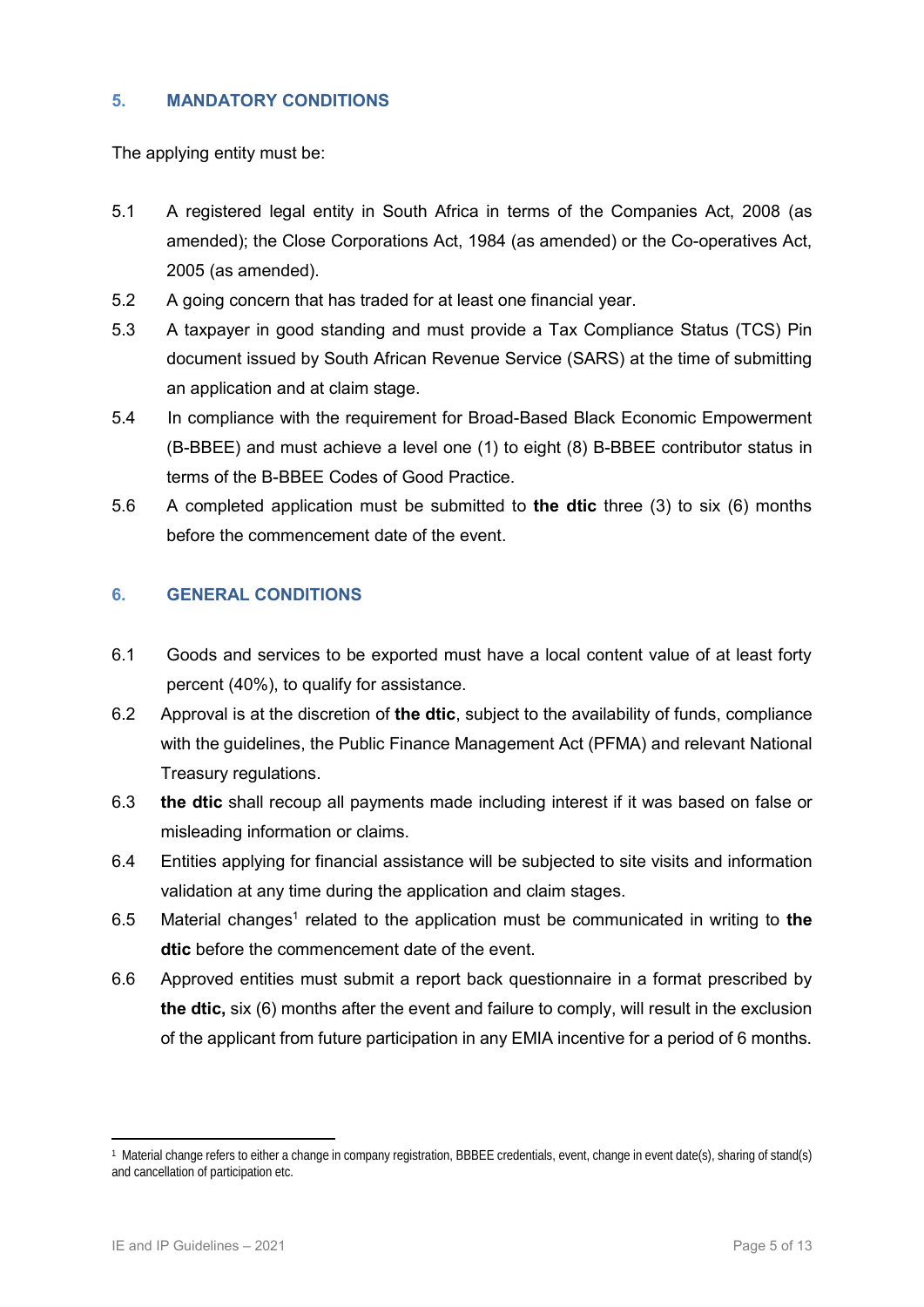#### <span id="page-5-0"></span>**7. LIMITATIONS AND EXCLUSIONS**

- 7.1 Assistance per entity and its related entities for Individual Participation (IE, IP, PMR, FDI, PR and IIBM) is limited to a cumulative total of four (4) successful applications per calendar year. An additional two (2) successful applications per calendar year for events within the African Continent, will be allowed.
- 7.2 Related entities shall be limited to financial assistance for one entity at a specific event.
- 7.3 **the dtic** will use its discretion to consider the number of times assistance will be provided for the duration of the programme, based on export potential and historical export sales growth.
- 7.4 Assistance is not available for *physical events* occurring during the period **15 December** up to and including **05 January** of each year.
- 7.5 Only one South African representative of the entity will qualify for financial support per event. The representative should travel from South Africa, have the knowledge to conclude contracts on behalf of the entity and should be available full-time at the exhibition stand, for the duration of the event.
- 7.6 No incentives will be considered in the case where the exporter is represented by its official foreign agent or distributor, at the event.
- 7.7 Invoices/receipts for cash payments, set off payments and third party payments, are not allowed and will not be reimbursed.
- 7.8 Reimbursements will only be considered in cases where the approved costs are incurred directly by the approved entity, the traveller, the Director/Member of the entity or the responsible person stipulated on the application form. All other third party payments such as payments to co-ordinators, facilitators and consultants, are excluded and will not be considered for reimbursement.
- 7.9 The entity will be responsible for the following expenses: insurance expenses related to exhibition material, domestic value added tax, bank charges, storage of samples expenses and any other expenses that were not approved.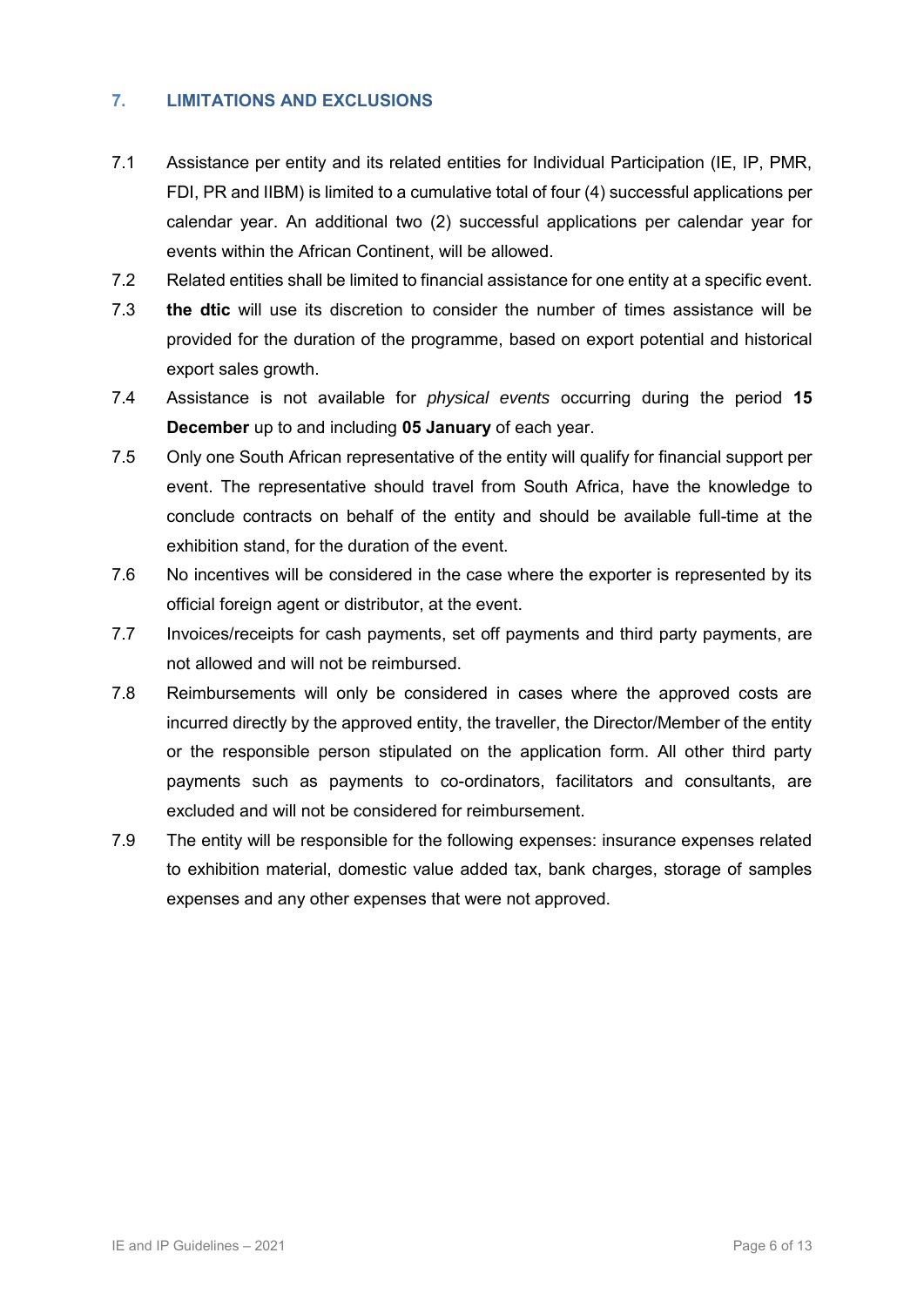#### <span id="page-6-0"></span>**8. FINANCIAL ASSISTANCE**

| <b>Qualifying Entities</b>                                                                              | Item Description                                                                                                                                                                                                                                                                                                                                                                                                                                                                                                                                                                                                     | Maximum<br>Amount |
|---------------------------------------------------------------------------------------------------------|----------------------------------------------------------------------------------------------------------------------------------------------------------------------------------------------------------------------------------------------------------------------------------------------------------------------------------------------------------------------------------------------------------------------------------------------------------------------------------------------------------------------------------------------------------------------------------------------------------------------|-------------------|
| HDI and SMME <sup>2</sup>                                                                               | Economy class return airfare<br>One hundred percent (100 %)<br>a)<br>b)<br>Limited to physical Exhibitions                                                                                                                                                                                                                                                                                                                                                                                                                                                                                                           | R 20 000          |
| HDI and SMME                                                                                            | Additional financial support for a person with disabilities<br>Including but not limited to travel, sign language interpreter,<br>subsistence allowance, assistant etc.                                                                                                                                                                                                                                                                                                                                                                                                                                              | R 35 000          |
| HDI and SMME                                                                                            | Subsistence allowance<br>The entity will qualify for subsistence allowance for the<br>a)<br>duration of the exhibition up to a maximum of ten (10) days<br>inclusive of one (1) day prior to the event.<br>Limited to Physical Exhibitions.<br>b)                                                                                                                                                                                                                                                                                                                                                                    | R 3 000 per day   |
| HDI and SMME                                                                                            | Transport of samples<br>Including forward and clearing charges<br>a)                                                                                                                                                                                                                                                                                                                                                                                                                                                                                                                                                 | R 20 000          |
| HDI, SMME and other<br>sized                                                                            | Physical Exhibition costs (Including Foreign VAT)<br>Rental of exhibition space.<br>a)<br>Construction of stand.<br>b)<br>Internet connection installation (excluding usage).<br>$\mathsf{C}$<br>Listing in official exhibition directory.<br>d)<br>Registration Fees.<br>$\Theta$ )<br>Rental of furniture and equipment.<br>f)<br>Electrical costs.<br>$\left( \right)$<br>h)<br>Cleaning and security fees.<br>Interpreting fees to a maximum of five thousand rand<br>$\mathsf{i}$<br>(R 5 000) supported by relevant quotations and invoices, to<br>qualifying countries.                                       | R 65 000          |
|                                                                                                         | And or Virtual Exhibition Costs<br>Digital/Virtual stand space/presence/platform<br>a)<br>listing/registration;<br>Related subscription/access fees;<br>b)<br>Live virtual event participation fees;<br>C)<br>Real-time client engagement sessions;<br>d)<br>Design and Development of Online stand including digital<br>$\Theta$ )<br>marketing material<br>Instalment costs of Internet connection excluding costs<br>f)<br>charged for usage<br>Interpreting fees to a maximum of five thousand rand<br>$\mathfrak{g}$ )<br>(R 5 000) supported by relevant quotations and invoices,<br>for qualifying countries. |                   |
| Entities that are majority<br>owned by: Women, youth<br>and persons with<br>disabilities and first time | Marketing materials (e.g. event brochures, banners, CD / DVDs,<br>pamphlets, digital marketing materials) and listing costs on a<br>digital publicity and or e-commerce platform<br>Maximum of 100 % of the cost and capped at seven<br>a)                                                                                                                                                                                                                                                                                                                                                                           | R 10 000          |
| applicants.                                                                                             | thousand rand (R 7 000) per entity, per event;<br>Maximum of R 3 000 of the digital listing cost and capped<br>b)<br>at three thousand rand (R 3 000) per entity per annum.                                                                                                                                                                                                                                                                                                                                                                                                                                          |                   |
| Other entities not listed<br>above                                                                      | Maximum of 50 % of the marketing material cost and<br>$\mathsf{C}$<br>capped at three thousand rand (R 3 500) per entity, per<br>event;                                                                                                                                                                                                                                                                                                                                                                                                                                                                              | R 5000            |

<sup>&</sup>lt;sup>2</sup> Refer to Section 14 for the HDI and SMME definitions.

**.**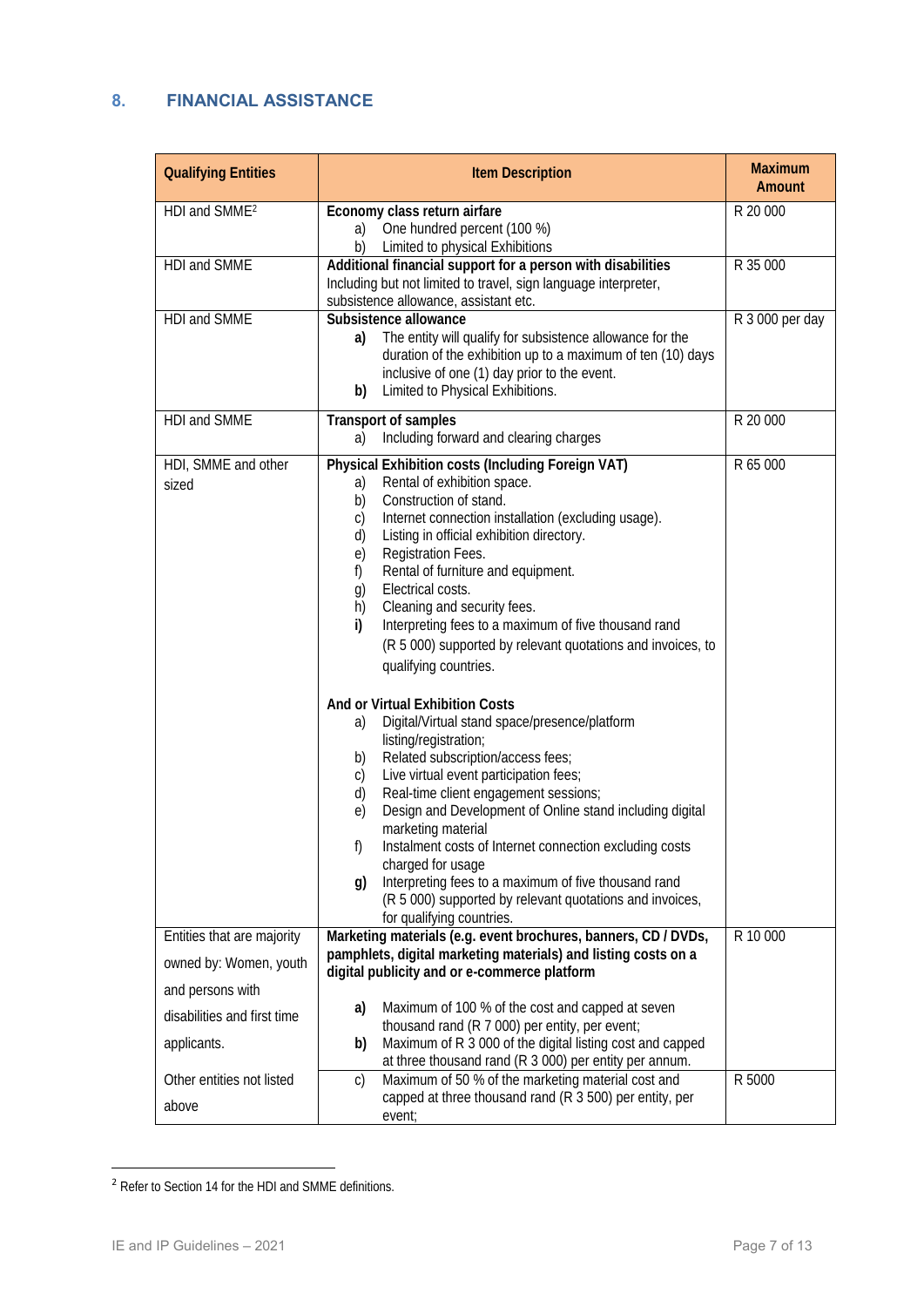#### <span id="page-7-0"></span>**9. APPLICATION SUPPORTING DOCUMENTATION**

The following documents must be submitted with the application:

- 9.1 Fully completed and signed Individual Participation application form.
- 9.2 Valid Level one (1) to eight (8) B-BBEE Certificate of compliance or an affidavit in terms of the B-BBEE Codes of Good Practice.
- 9.3 A Compliant and valid Tax Compliance Status (TCS) Pin document issued by SARS in the name of the applicant.
- 9.4 Certificate of Incorporation.
- 9.5 Latest audited or independently reviewed/compiled and signed financial statements. The financial statements of the previous year-end will only be accepted for a maximum period of six-months after the recent financial year-end of the entity.
- 9.6 Product brochure/s and/or website printout displaying the products and/or services to be exported.
- 9.7 Registration certificate as an exporter (not applicable for service-oriented entities, Export Councils, Industry Associations and Joint Action Groups).
- 9.8 Export Marketing Plan to demonstrate the entity's export growth focus and how the entity intends to generate sustainable export sales in its selected target markets. It is recommended that the plan should contain but is not limited to the following:
	- **Executive Summary:** which includes the core business focus, key current products and/or services portfolio, reasons for choice of global target markets, reasons for attending a specific event, compliance with relevant statutory regulations and minimum environmental standards, health and safety regulations domestically and in targeted markets where applicable;
	- **Marketing Analysis:** An analysis of the current marketing situation, analysis of the product, price, promotion strategies and distribution channels; viability of the product, expected competition and trade barriers;
	- **Marketing Objectives and Strategies:** which focuses sales objectives in volume and Rand terms for the designated products and services over the next two (2) years and the marketing strategies to access, develop, sustain and supply the targeted export markets.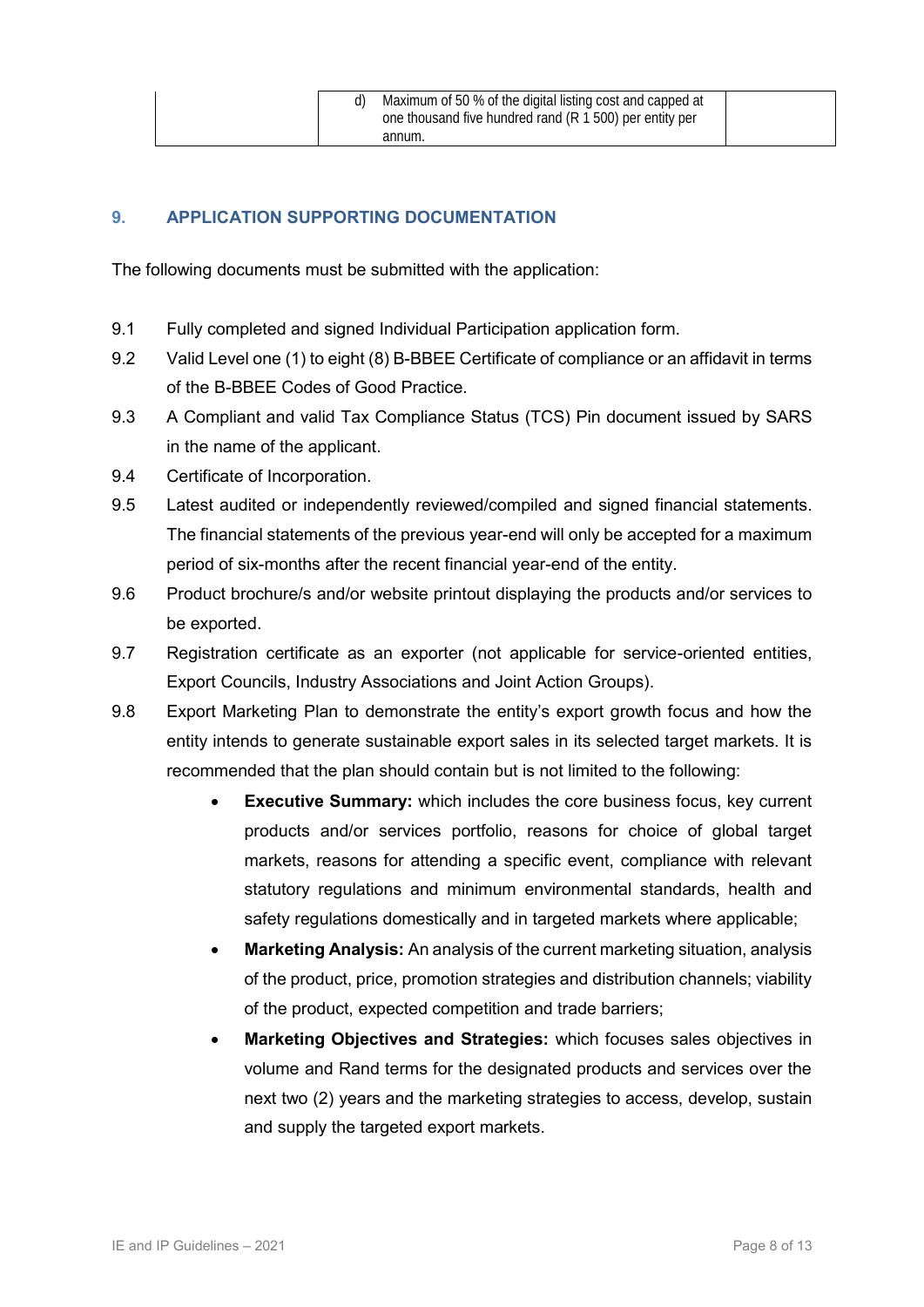- 9.9 Brochure/website printout containing comprehensive details of the exhibition including date, sectors, size, profile and number of visitors.
- 9.10 Three (3) comparable valid quotations for design and printing costs of marketing material from service providers of choice.
- 9.11 HDI and SMME entities: Three (3) comparable valid quotations for air travel from service providers of choice.
- 9.12 HDI and SMME entities: Three (3) comparable valid quotations for the transportation of samples from service providers of choice.
- 9.13 Entities that outsource their manufacturing process or parts thereof: Valid formal outsourcing/manufacturing agreement/s. The agreement should be signed, dated and stipulate the outsourced activities and the expiry date of the agreement.
- 9.14 Commission Agent: Three (3) agency agreements with entities to be represented at the specific event.
- 9.15 Export Trading House: Three (3) signed letters of permission from entities to be represented at the specific event.
- 9.16 South African Export Councils, Industry Associations and Joint Action Groups: Five (5) signed letters of permission from entities to be represented at the specific event.
- 9.17 Entities applying for additional financial support in terms of a person with disabilities: A motivation and three quotations; **the dtic** can at any time request additional documentation or information for this assistance to be considered.
- 9.18 In-store promotion application: Signed Agreement with the retail outlet.
- 9.19 In-store promotion application: Letter of support from the foreign office representative.

#### <span id="page-8-0"></span>**10. CLAIMS PROCESS AND REQUIRED DOCUMENTS**

The following documents must be submitted with the claim within two months after the end date of the event:

- 10.1 Fully completed and signed claim form.
- 10.2 Signed standard terms and conditions.
- 10.3 Invoices in the name of the entity for all approved activities as per the approval letter.
- 10.4 Bank Statements of the approved entity (originals or certified copies) for all approved activity costs (excluding subsistence allowance), as per the approval letter.
- 10.5 Customer or swift advice or the bank draft will be required if the currency paid or the beneficiary does not reflect in the bank statement.
- 10.6 A reconciliation of payment should be included where a number of invoices were combined for payment.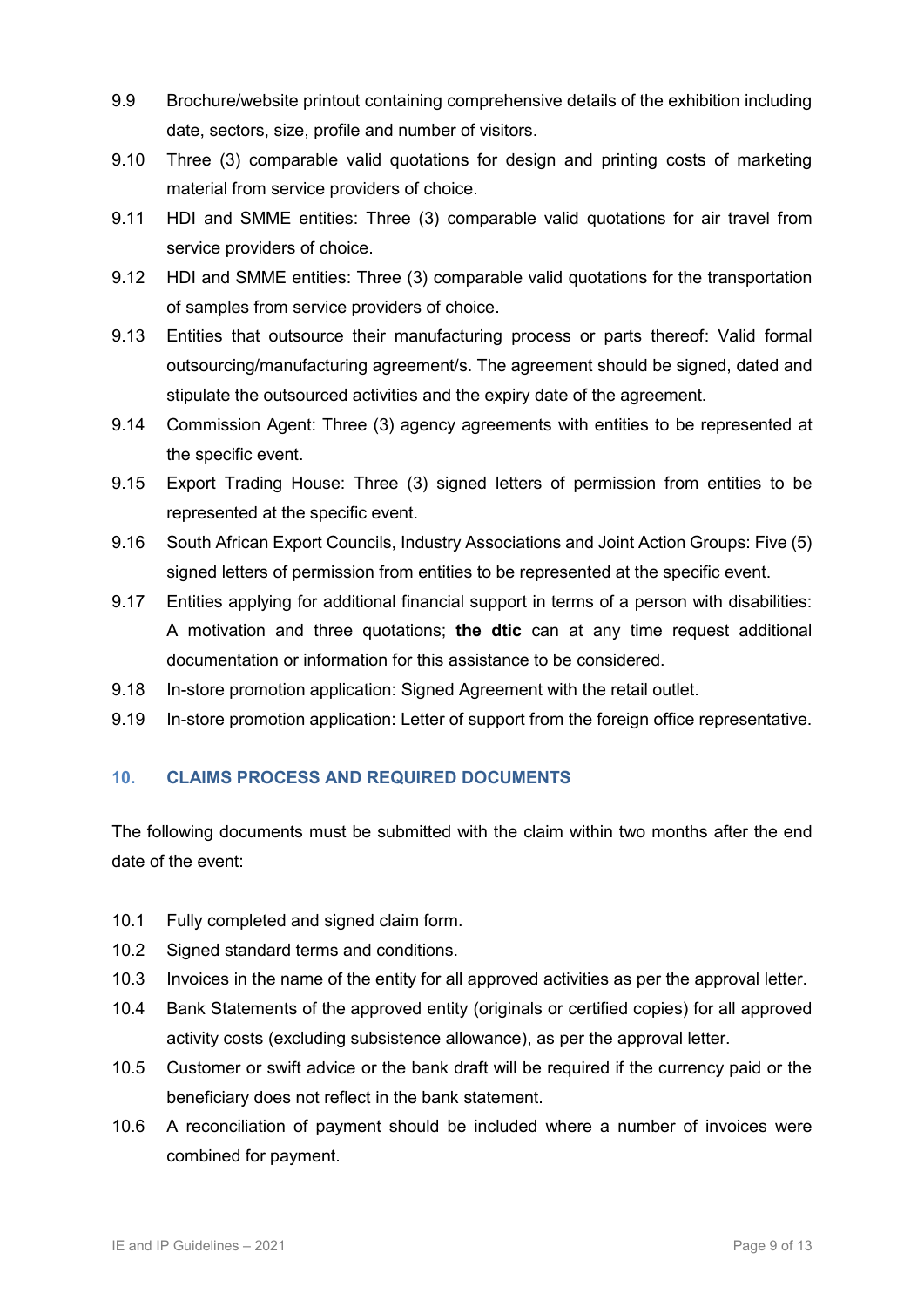- 10.7 Original or certified copies of the air tickets/electronic ticket and boarding passes specifying the routes, dates, traveller name, time, agent and the value. An invoice is required where the e-ticket is not indicating the value.
- 10.8 Certified copies of the passport with personal particulars (passport photo); departure date stamp from SA and re-entry date stamp into SA.
- 10.9 Original or original certified copies of freight related documents to confirm the destination and details of goods transported; for instance, Airway bill or Bill of Lading, Customs Declaration Form etc.
- 10.10 Tax Compliance Status (TCS) Pin document issued by SARS in the name of the approved entity.
- 10.11 Valid level one (1) to eight (8) B-BBEE certificate of compliance or an affidavit.
- 10.12 Fully completed, signed and bank stamped supplier maintenance form and a bank statement or cancelled cheque, to confirm the entity's banking details, should a bank not stamp credit form a confirmation letter must be submitted.
- 10.13 Fully completed and signed event feedback report indicating the results achieved at the approved event.
- 10.14 **the dtic** can at any time request additional documentation or information regarding the processing of a claim. Such documents can include copies of bank statements, delivery notes, order notes, bank deposit slips, swift transaction receipts, proof of virtual participation and other documents regarded as being material for claim purposes.

#### <span id="page-9-0"></span>**11. DECISION REVIEW PROCESS**

- 11.1 Any dispute relating to a decision (including the rejection of an application and/or claim and/or cancellation of an approved project) by **the dtic** may be subjected to an internal appeal.
- 11.2 An appeal must be lodged within thirty (30) days of the date of issue as set out in the notification letter.
- 11.3 An applicant (hereinafter referred to as "the appellant) who is aggrieved by any decision taken by **the dtic** is limited to one (1) appeal in respect of that decision as the same matter may not be referred back for appeal unless the matter has been referred back for further information/investigation.
- 11.4 The appeal must be accompanied by a written explanation setting out the decision appealed against and the issues to be considered and any documentary evidence upon which the appeal is based.
- 11.5 Although there is no prescribed format for the submission for an appeal, the appeal must:
	- 11.5.1 Be submitted in duplicate, if submitted physically.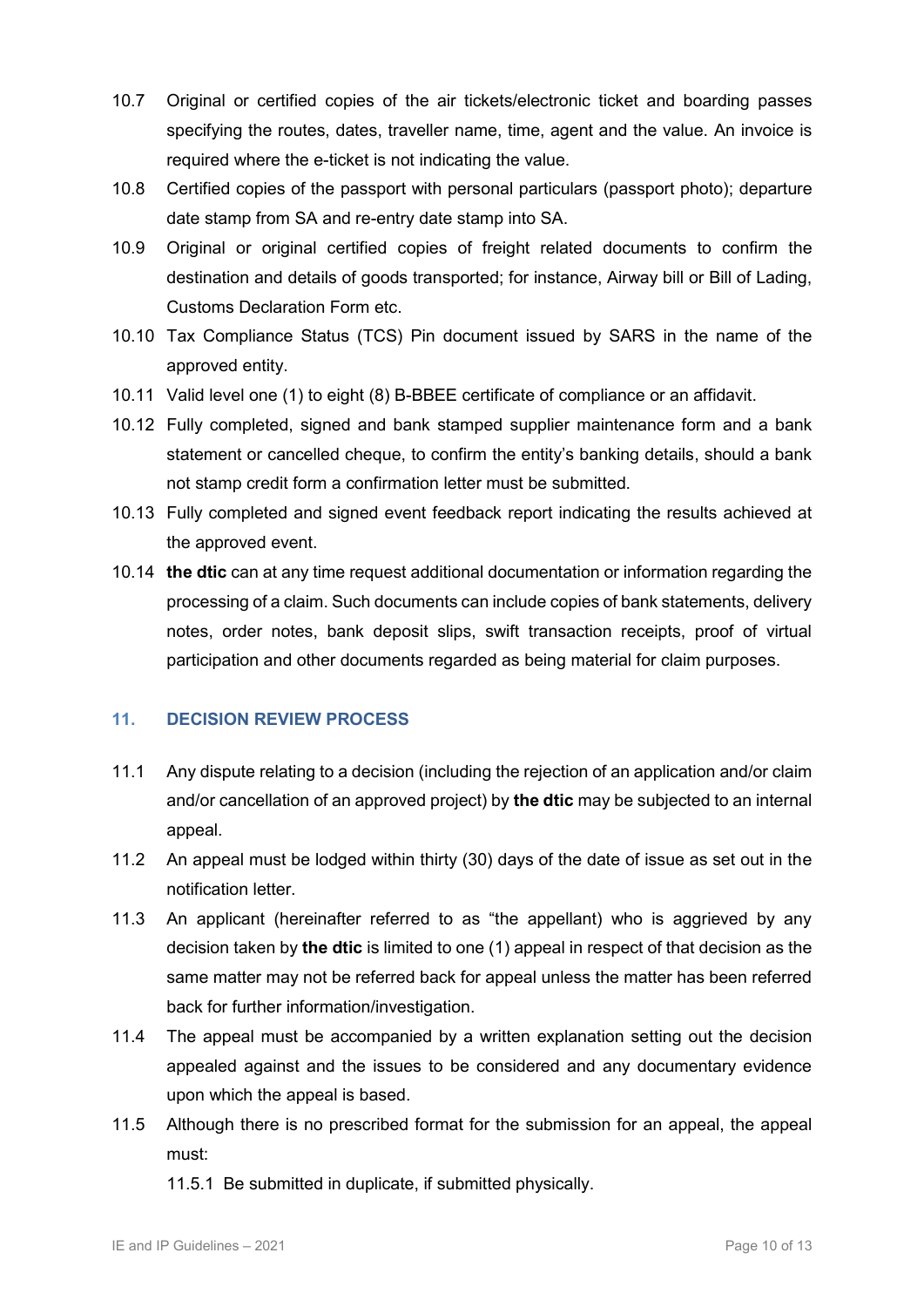- 11.5.2 Attach a letter communicating the decision appealed against.
- 11.5.3 If longer than 15 typed pages (excluding annexures), contain an executive summary of no more than two pages, be indexed and paginated.
- 11.5.4 Be signed by and provide full details of the Appellant or his/her/its representative and, in the latter instance, include proof of mandate to lodge the appeal on behalf of the applicant.
- 11.6 An appeal must be lodged with the Director: Legal Services: Industrial Financing Branch at the following email address: Appeals@thedtic.gov.za or hand delivered at:

DEPARTMENT OF TRADE, INDUSTRY AND COMPETITION **the dtic** Campus, 77 Meintjies Street Block A Sunnyside, Pretoria, 0002 Attention: Director: Legal Services INDUSTRIAL FINANCING BRANCH

- 11.7 Receipt of the appeal will be acknowledged in writing within five (5) working days of such receipt.
- 11.8 The outcome of the appeal will be communicated to the Appellant.

#### <span id="page-10-0"></span>**12. CRIMINAL, MISLEADING, DISHONEST AND/OR IRREGULAR ACTIVITIES**

- 12.1 **the dtic** may, upon the committing of an actual offence or reasonable suspicion of the contravention of any applicable act or upon the initiation of an investigation or the initiation of litigation as a result of criminal, misleading, dishonest and/or irregular activities, suspend payments that may be due or become due to an applicant. In such event, **the dtic** shall not be liable for any damages occasioned by the suspension of such payments or interest, pending the finalisation of any forensic investigation and any criminal proceedings brought as a result of the investigation.
- 12.2 In the event that a forensic investigation was initiated, the findings of such forensic investigation which confirms such criminal, misleading, dishonest and/or irregular activities, shall be sufficient to allow **the dtic** to cease and cancel all payments and reclaim any payments already made, with interest.
- 12.3 **the dtic** subscribes to the principles set out in the Prevention and Combating of Corrupt Activities Act, 2004 (Act No. 12 of 2004) (PRECCA). Applicants are required to contact **the dtic** fraud hotline on 0800 701 701 in order to report any suspicious behaviour.
- 12.4 Responsibility rests on the applicant and/any other person that may benefit from the scheme to disclose everything that may have an influence on the adjudication of the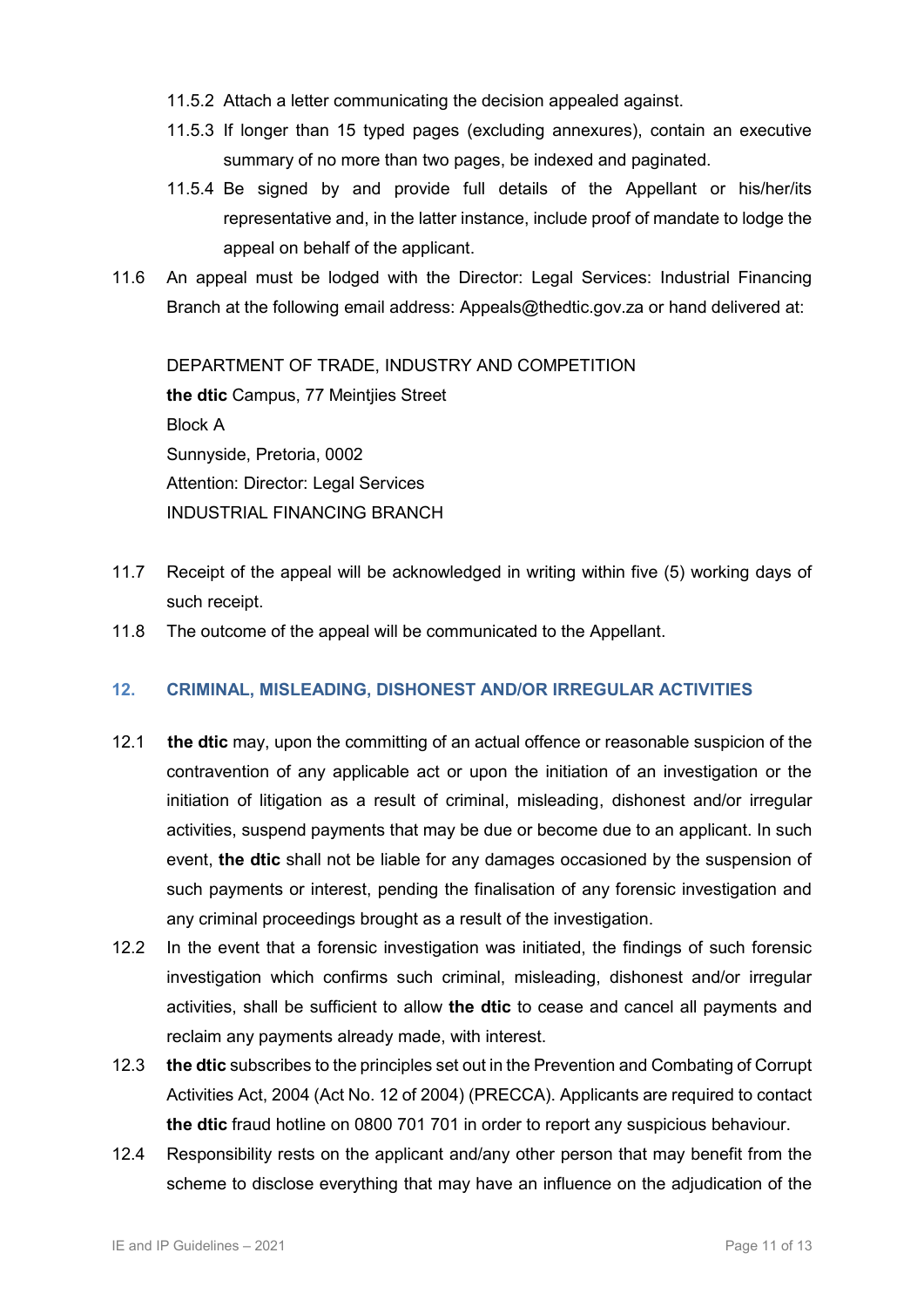application and/or claim. Failure to do so, may lead to termination or cancellation or suspension of the application/claim and the initiation of criminal prosecution and/or civil action.

#### <span id="page-11-0"></span>**13. MONITORING, EVALUATION AND REPORTING**

- 13.1 Approved applicants may be required to submit performance reports during the period of the incentive as well as post the incentive period, as and when required by the department.
- 13.2 **the dtic** may conduct site visits as and when required. A site visit report will be completed as part of this process.
- 13.3 In order to evaluate the impact of the programme, **the dtic** may require the company to submit performance information up to a period of three (3) years from the last claim payment. Supporting documentation as verification of the information may be required.

#### <span id="page-11-1"></span>**14. GLOSSARY OF TERMS**

- 14.1 **Export Trading House (representing at least three entities):** A business, which focuses on the promotion of export-trade through the marketing of products/services from different entities.
- 14.2 **Commission Agent (representing at least three entities):** A commission agent must have agency agreements with local entities for the promotion of their products/services.
- 14.3 **South African Export Councils, Industry Associations and Joint Action Groups (representing at least five members)**: These entities represent a group of companies within an economic sector with the objective of promoting the industry in global markets.
- 14.4 **Related Entity:** An entity that has significant shareholding (interest) and/ or influence in decision making over another entity in making financial and/or operating decision or controlling shareholding in another entity.
- 14.5 **Small, Medium and Micro-Sized Entities (SMMEs): SMMEs** must be privately, independently or co-operatively owned and managed, and must not exceed the turnover thresholds as defined in the latest Department of Small Business Development gazette or Act.
- 14.6 **Historically Disadvantaged Individuals – HDIs:** For a business to qualify as a historically disadvantaged business, it must be a SMME where at least 51% of the business must be owned by black person(s), women or disabled person(s) of South African nationality.